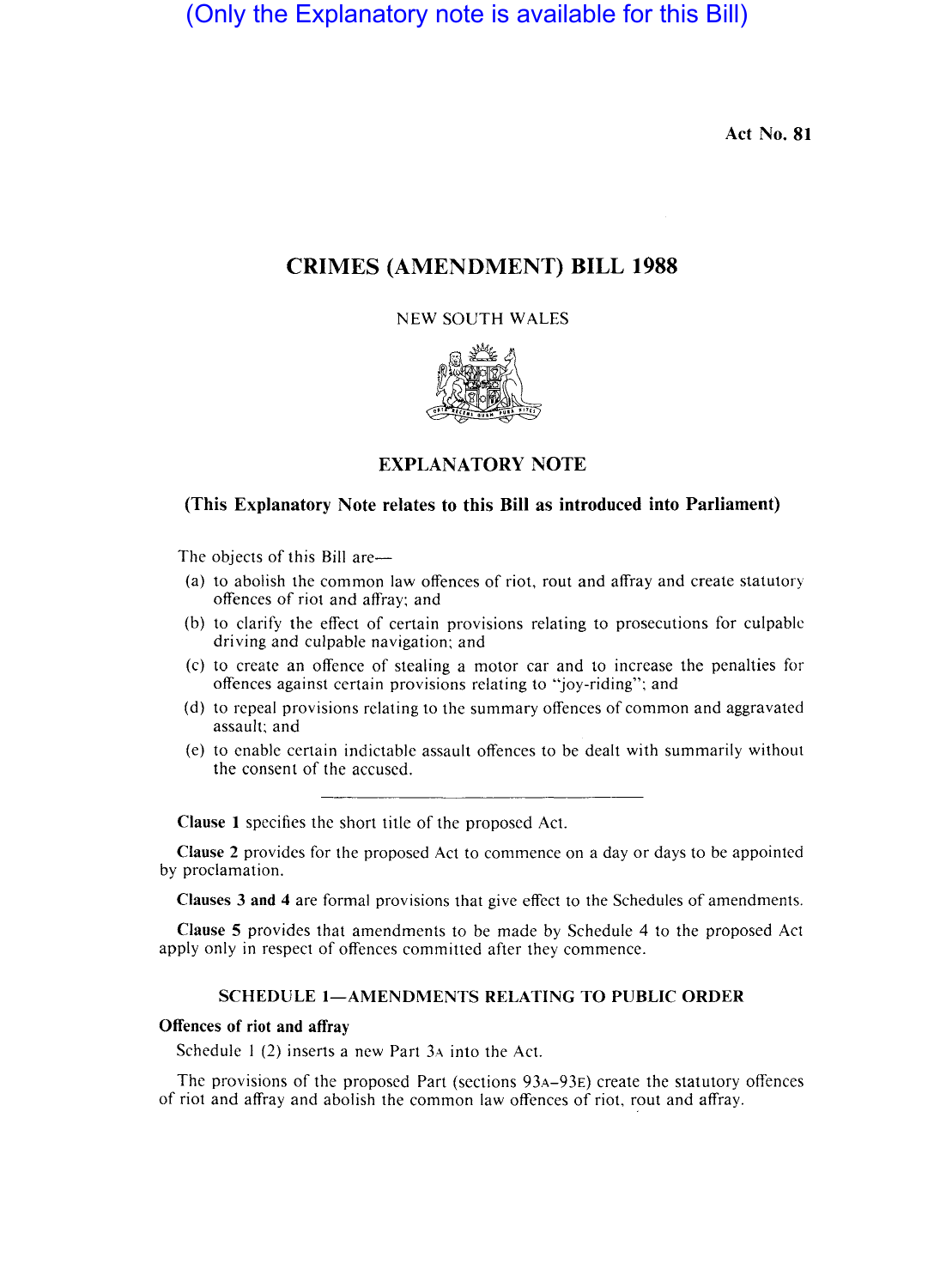The provisions are modelled on sections I, 3 and 6 of the Public Order Act 1986 of the United Kingdom.

The proposed Part includes the following provisions:

Section 93A defines violence for the purposes of the Part.

Section 93B creates the statutory offence of riot. For the offence to be committed a group of at least 12 persons must use or threaten unlawful violence for a common purpose in a way that would arouse fear in a bystander of reasonable firmness. Each person in the group who intends to use such violence or who is aware that his or her conduct may be violent will be guilty of the offence.

Section 93c creates the statutory offence of affray. Affray is similar to riot in that it involves the use or threat of unlawful violence. However, it does not require the existence of a group and a person who threatens violence without intending to use violence may be guilty of the offence.

Section 93D contains provisions relating to the mental element required for commission of riot and affray.

Section 93E abolishes the common law offences of riot, rout and affray.

Schedule I (I) contains a consequential amendment to section 1 (short title and contents of Act).

### Summary proceedings for offences of riot and affray

Schedule I (3) amends section 476 (indictable offences punishable summarily with consent of accused) so that offences under proposed sections 93B and 93c may be dealt with summarily.

## SCHEDULE 2-AMENDMENTS RELATING TO CULPABLE DRIVING AND CULPABLE NAVIGATION

# "Back-up" charges

Schedule 2 (1) amends section 52A (culpable driving). The proviso to section 52A (4) contains a prohibition against prosecuting a person under section 52A if the person has been convicted or acquitted of murder or manslaughter *or of any other offence* on the same or substantially the same facts. The italicised words could be construed to apply the proviso in respect of offences whether or not they are prosecuted under the Crimes Act. The proposed amendment will make it clear that the prohibition only applies in respect of offences under the Crimes Act by inserting "under this Act" after the italicised words.

Schedule 2 (2) makes a similar amendment to section 52B (culpable navigation).

#### SCHEDULE 3-AMENDMENTS RELATING TO CAR STEALING

#### Separate offence of stealing a motor car

Schedule 3 (2) inserts a new section  $154AA$  into the Act creating the offence of stealing a motor car (which is defined to include motor vehicles such as panel vans, utilities, station wagons, campervans and motor cycles but to exclude caravans, trailers and motor vehicles constructed principally for use in agricultural production). The maximum penalty for the offence is to be imprisonment for 10 years.

Schedule 3 (I) contains a consequential amendment to section I (short title and contents of Act).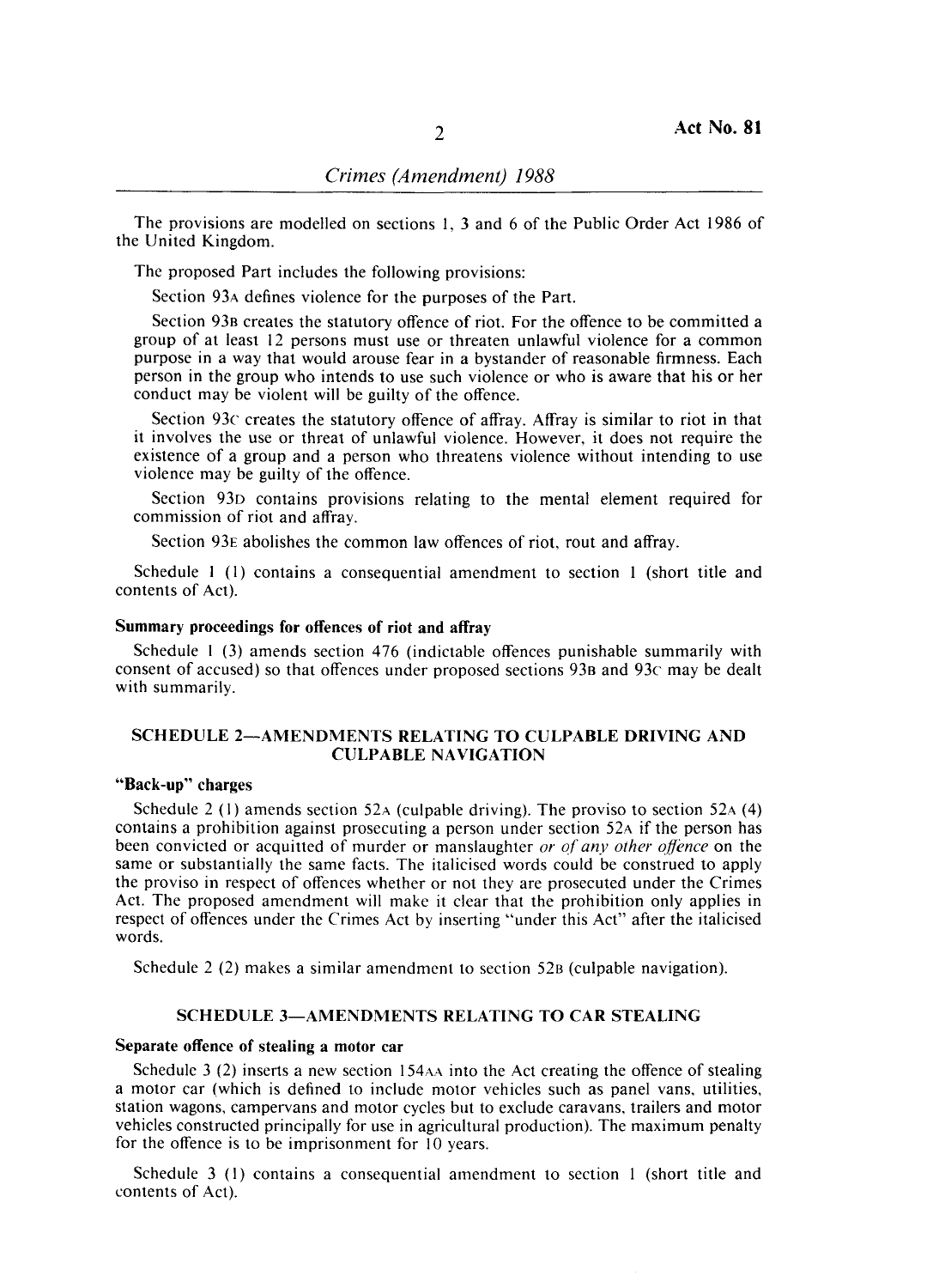#### Summary proceedings for offence of stealing a motor car

Schedule 3 (3) amends section 476 (indictable offences punishable summarily with consent of accused) so that offences under proposed section 154AA may be dealt with summarily.

#### Increased penalty for summary offence of "joy-riding"

Schedule 3 (4) increases the maximum penalty for an offence against section 526A (taking a conveyance without the consent of the owner) from imprisonment for 12 months, or a fine of \$1,000, or both, to imprisonment for 2 years, or a fine of \$5,000, or both.

#### SCHEDULE 4-AMENDMENTS RELATING TO ASSAULTS

### Increased penalty for some assaults

Schedule 4 (l) increases the maximum penalty for an offence under section 58 (assault with intent to commit felony on certain officers) from 2 to 5 years' imprisonment.

# Summary proceedings for assault offences

Schedule 4 (3) and (4) repeal sections 493 (common assaults) and 494 (aggravated assaults). The sections provide for certain offences similar to the indictable offences contained in section 58 (assault with intent to commit felony on certain officers) and section 61 (common assault prosecuted by indictment) to be dealt with summarily.

Proposed section 495 (Schedule 4 (5)) provides for offences against sections 58 and 61 and also sections 56 (obstructing clergyman in discharge of his duties) and 59 (assault occasioning actual bodily harm) to be dealt with summarily in appropriate cases, whether or not the accused consents.

The maximum penalty that may be imposed if an offence against section 56 or 61 is dealt with summarily under the proposed section is imprisonment for 12 months, or a fine of \$1,000, or both.

The maximum penalty that may be imposed if an offence against section 58 or 59 is dealt with summarily under the proposed section is imprisonment for 2 years, or a fine of \$5,000, or both.

Schedule 4 (2) and (6) contain consequential amendments to sections 476 (indictable offences punishable summarily with consent of accused) and 500 (exception from jurisdiction).

### SCHEDULE 5-MISCELLANEOUS AMENDMENTS

Schedule 5 makes miscellaneous amendments to the Act that are consequential on or ancillary to amendments contained in Schedule 4.

Schedule 5 (I) contains consequential amendments to section I (short title and contents of Act).

Schedule 5 (2) (a) amends section 4 (definition of "Domestic violence offence"), and Schedule 5 (6) and (7) repeal sections 498 (certificate of dismissal) and 499 (certificate or conviction a bar to other proceedings), as a consequence of the proposed repeal of sections 493 and 494 (Schedule 4  $(3)$  and  $(4)$ ).

Schedule 5 (2) (b) inserts a referential provision consequent on the establishment of Local Courts.